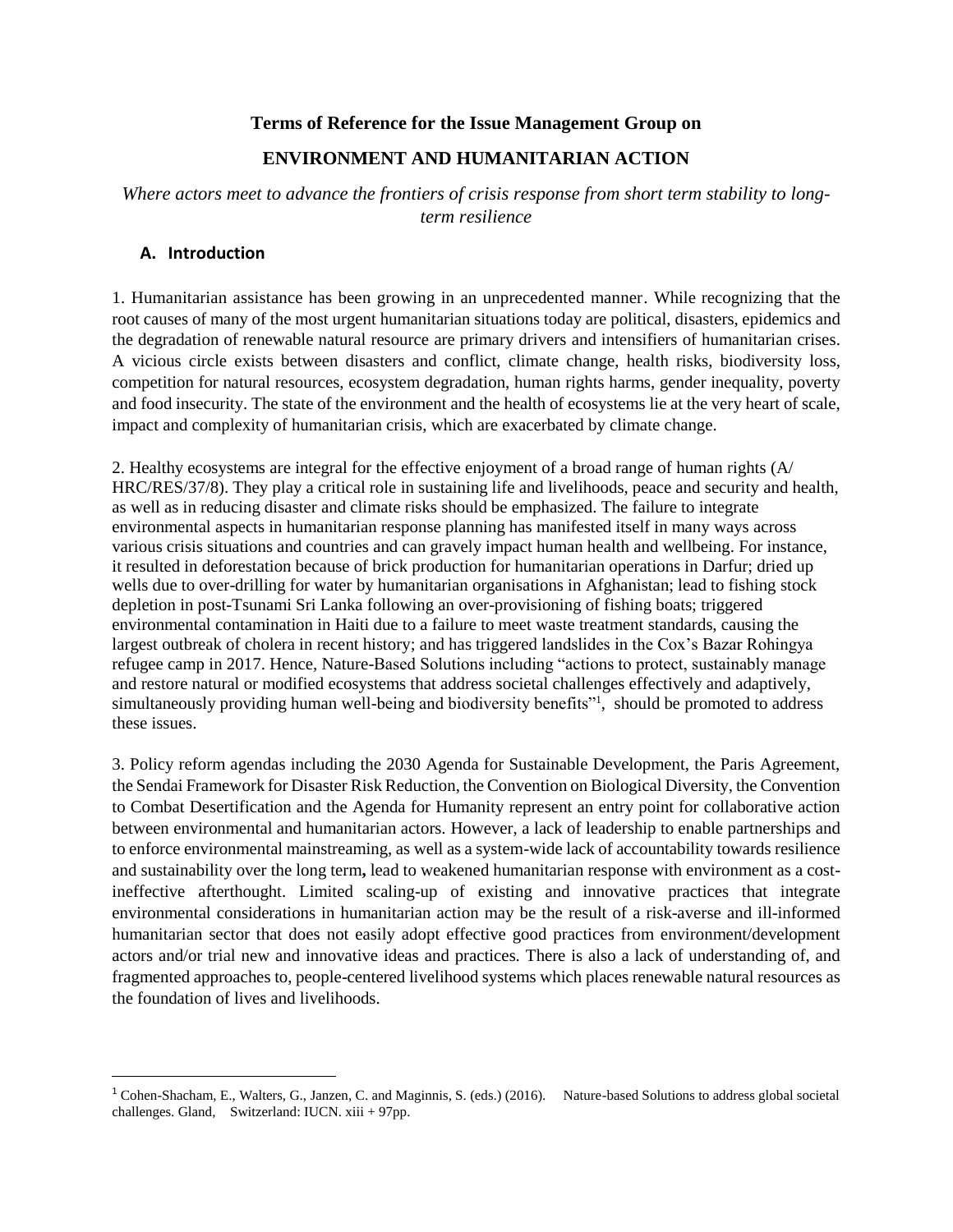4. Several significant steps have already been taken in support of more environmentally sound humanitarian action. Networks such as the. Environment and Humanitarian Action Network, Safe Access to Fuel and Energy; tools (eg. the Flash Environmental Assessment Tool, environment marker) and standards (eg. Sphere) have been put in place, while piloted bottom-up solutions have proven the cost-effectiveness of integrating environment in humanitarian response. The Joint Initiative on "The coordination of assessments for environment in humanitarian action" is a best practice example in promoting holistic and shared analysis between environmental, development and humanitarian actors.<sup>2</sup> At the same time, a change of mindset is needed to move from pilot work to standard practice. Setting up short-term solutions in a narrow humanitarian framework is not sufficient: whereas humanitarian operations respond immediately, their time-span can be long term, exemplified by the average years of displacement of a person being 17 years. For mainstreaming to happen we need engagement and advocacy at the very highest level. EMG can contribute by providing top-down guidance, with corresponding reporting mechanisms back to the top.

#### **B. Background**

5. At their 23rd Meeting in September 2017, the EMG Senior Officials welcomed the organisation of a Nexus Dialogue on the integration of the environment into humanitarian action, and encouraged the preparation of Terms of Reference for an Issue Management Group based on the Dialogue outcomes. The EMG was considered well positioned to elevate the issue of environment and humanitarian action to a higher level as efforts to integrate environment continue at a local level and across responses. The IMG would serve as a platform for an established UN-wide collaboration process to engage relevant organisations in the humanitarian and environment sectors, as well as related sectors such as agriculture, water and health, including actors working on conflict/peace, climate change and disaster risk reduction (DRR)to enhance resilience, in sharing expertise at i.a. the policy and programme level.

6. The EMG Nexus Dialogue on strengthening partnerships between the environmental and humanitarian sectors in the context of the humanitarian change agenda and the Sustainable Development Goals was held on 19 October 2017 in Geneva, bringing together UN and other stakeholders to strengthen the interlinkages, to identify trade-offs and to set targets for entry points in the environment-humanitarian nexus. The Dialogue recognized the link between environmental management and reaching the goals of humanitarian operations in the context of delivering on the integrated SDGs, highlighting the need for a more systematic push for coherent integration and the need for new collaborative platforms to break down the barriers of humanitarian and development models. Suggested actions included (i) a mapping of mechanisms, tools and actors that are currently used for or involved in the integration of environmental considerations into humanitarian action; (ii) the assessment of the environmental impacts of humanitarian work and related costs to guide prevention, impact reduction and mitigation efforts (iii) and the building of high-level support and advocacy fort this issue.

# **C. Objectives and scope**

7. Building on the Senior Officials decision [SOM23, Action VIII] and the EMG Nexus Dialogue outcome<sup>3</sup>, the objective of this IMG is:

● To strengthen and facilitate systematic and coherent integration of environmental considerations into humanitarian action, risk reduction and recovery efforts in the UN system. The IMG aims to address

l

<sup>2</sup> <http://www.eecentre.org/assessments/>

<sup>&</sup>lt;sup>3</sup> http://unemg.org/images/emgdocs/Dialogues/ND3/Nexus%20Dialogue%203%20-%20Summary\_FINAL.pdf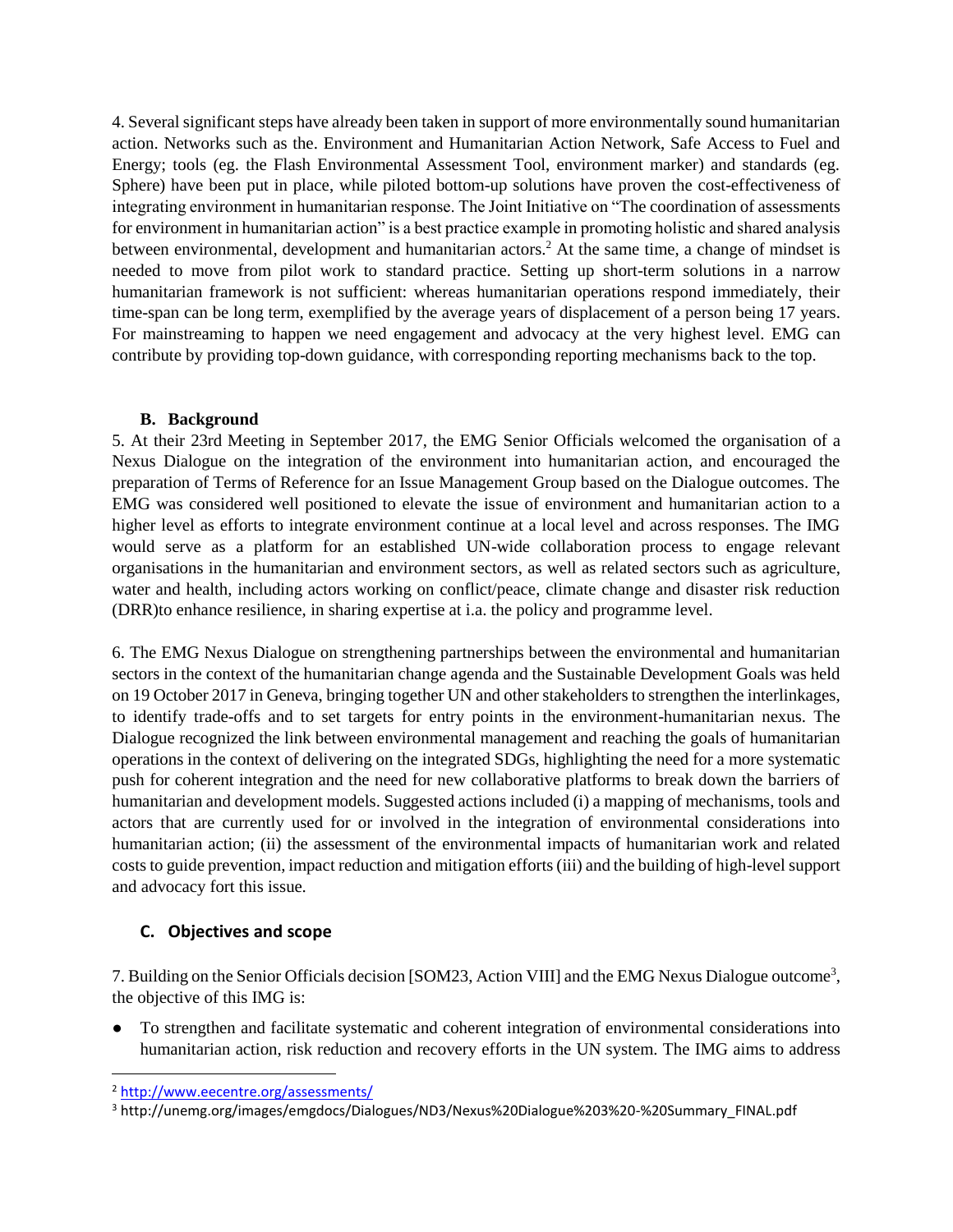system level bottlenecks to promote better joined-up approaches and speaking a common language, by providing top-down guidance with corresponding mechanisms back to the top. Ultimately, the IMG contributes to improving humanitarian outcomes by identifying concrete means for a new way of working, in which environmental, humanitarian, human rights, development and security goals go hand in hand.

8. The IMG shall organize its work to undertake the following main activities taking into account relevant interagency and intergovernmental processes:

## **1. Enhancing access to, and uptake of, guidance, tools, standards and collaboration mechanisms**

● **Review and leverage guidance and available environmental capacity related to environmental assessments and good practices in humanitarian action:** In close collaboration with the Joint Initiative<sup>4</sup>, review and endorse a framework for "Environment in Humanitarian Action", an online resource which will compile tools, systems, good practices and entry points to support humanitarian action at different levels and in different contexts (e.g natural and human induced disasters and risks,, rural and urban settings, etc.) with a focus on data and information sharing and analysis.

## *Deliverable 1.1<sup>5</sup>*

- An endorsed online 'Framework for Environment in Humanitarian Action';
- A Guidance note for environmental actors wishing to engage in the humanitarian system. *Lead: TBC* Milestone: Q3 2018 draft framework for endorsement by the IMG
- **Promote a common approach to environmental standards and project level environmental assessment tools for humanitarian action:** In close collaboration with the Joint Initiative and the Consultative Process for Environmental and Social Sustainability (ESS) in the UN System, provide input to a common approach to environmental and social standards which is under preparation by the Consultative Process, to ensure that the common approach is applicable in a humanitarian/emergency context. Building upon work already undertaken, and in consultation with donors, explore ways to include environmental considerations into standard operating procedures to ensure that environmental concerns are systematically considered as an integral part of humanitarian operations. Explore opportunities to integrate the work on standards in the project level environmental assessment tool being updated by the Joint Initiative.

#### *Deliverables 1.2*

- Input/narrative to the common approach to environmental standards under preparation by the Consultative Process for Environmental and Social Sustainability (ESS) in the UN systems, to ensure that the common approach is applicable in humanitarian action.  *Lead: TBC Milestone:* Q4 2018 the draft common approach makes reference to and considers the

emergency context

 $\overline{a}$ 

<sup>4</sup> <http://www.eecentre.org/assessments/>

 $^5$  These deliverables are prepared by the Joint Initiative. The IMG adds value by giving validity to the Joint Initiative's outputs and outcomes, frame them in a broader policy context at higher levels and contributing to their sustainability, considering that the Joint Initiative is currently funded until September 2018.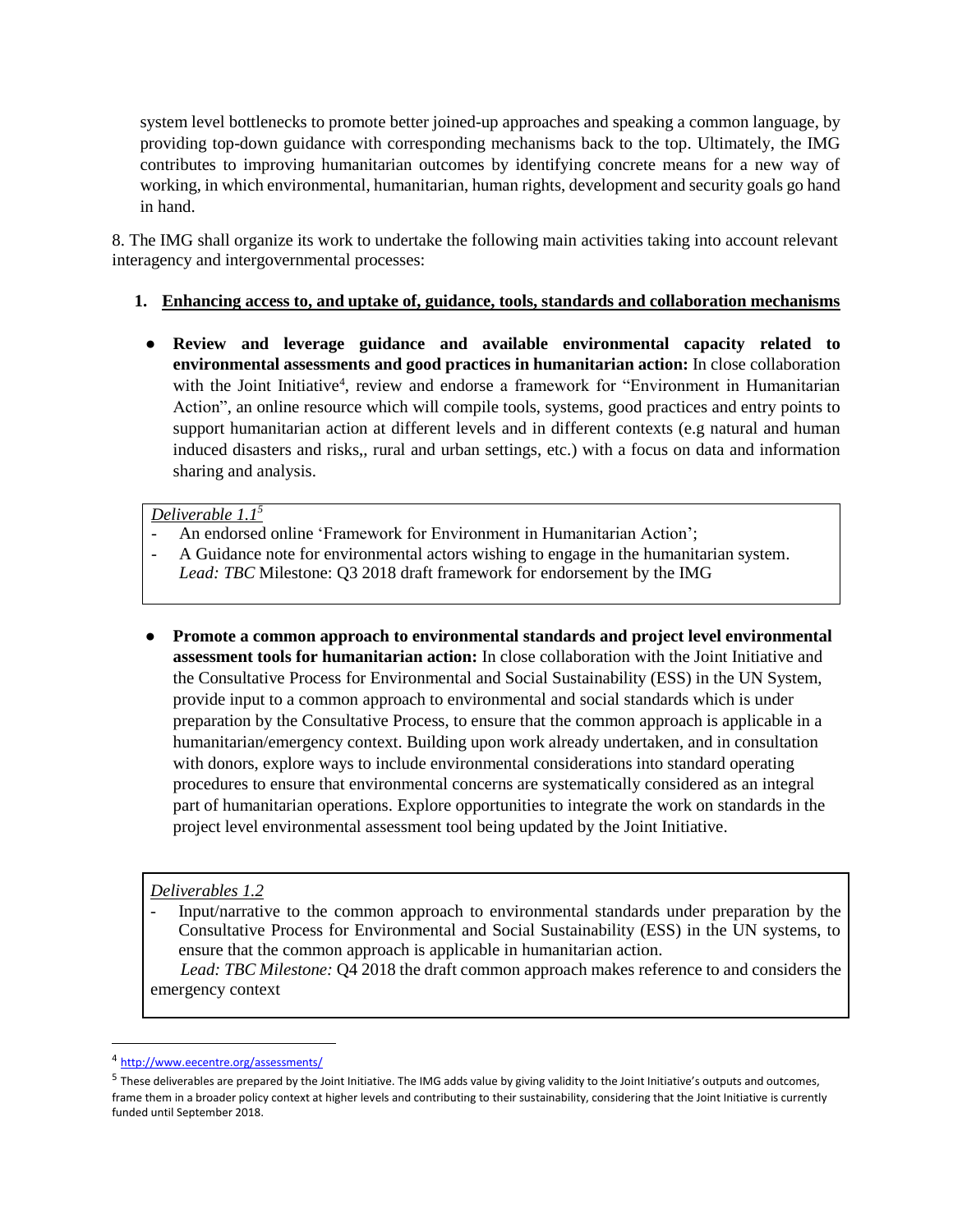**Explore how environmental analysis can support accountable humanitarian action:** Identify means and incentives for both humanitarian and environmental actors to facilitate moving from sector analysis towards analyzing cross-sectoral environmental accelerators of a crisis, by piloting the Framework and guidance, showcasing available tools in sudden-onset and protracted crises, including through remote analysis.

#### *Deliverable 1.3*

Report documenting lessons learned in pilots, providing recommendations for how integration of environmental consideration in humanitarian action can be further strengthened. *Lead: TBC Milestone:* Q1 2019 Pilot case(s) identified (depending on crisis occurrence)

- **2.** *Joint programming:* **Enhance prevention of crisis by improving humanitarian disaster risk reduction, natural resource management, conflict sensitive and climate change adaptation programming**
- In the context of implementing the Sustainable Development Goals and the humanitarian **change agenda, demonstrate the need for collaboration between humanitarian and disaster risk and climate change actors at field and headquarter levels and emphasize the increased focus on prevention and preparedness as essential elements of resilience**,**:** Prepare an expert study, focusing on quantifying the cost of inaction of integration environmental considerations in humanitarian interventions and highlighting the complex linkages between the humanitarian, development and environmental agendas and the Sustainable Development Goals. The study could examine different policy scenarios (comparing, for example Business as Usual with alternative options including nature-based solutions) in humanitarian settings, including interventions related to energy, groundwater resource management, climate-sensitive livelihood options, waste management, agriculture, food security, etc. This analysis would differ from a traditional Cost Benefit Analysis, as the latter often fail to fully consider nature's contributions to people's life, health and livelihood, and sustaining peace i.e. benefits that are not bought and sold in markets.

#### *Deliverable 2.1*

A study that visualizes hidden costs and externalities of inaction, highlights benefits of integrating environment in humanitarian action and the need to reinforce the role of nature in prevention and resilience. The study will support the UN system in making better informed decisions on humanitarian interventions as they relate to environmental integration.

*Lead*: TBC; *Milestones*: Q1-2 2019 (depending on external resource mobilisation)

● **Analyze links and opportunities between climate, environment, peace & security, health, and humanitarian financing mechanisms:** In close collaboration with relevant partners and interorganizational work streams, analyze the opportunities to align humanitarian funding with environmental, peace & security, health, disaster risk reduction and climate finance flows to leverage joined up humanitarian and development outcomes that respect, promote and protect human rights for all, as also advocated in the Addis Ababa Action Agenda.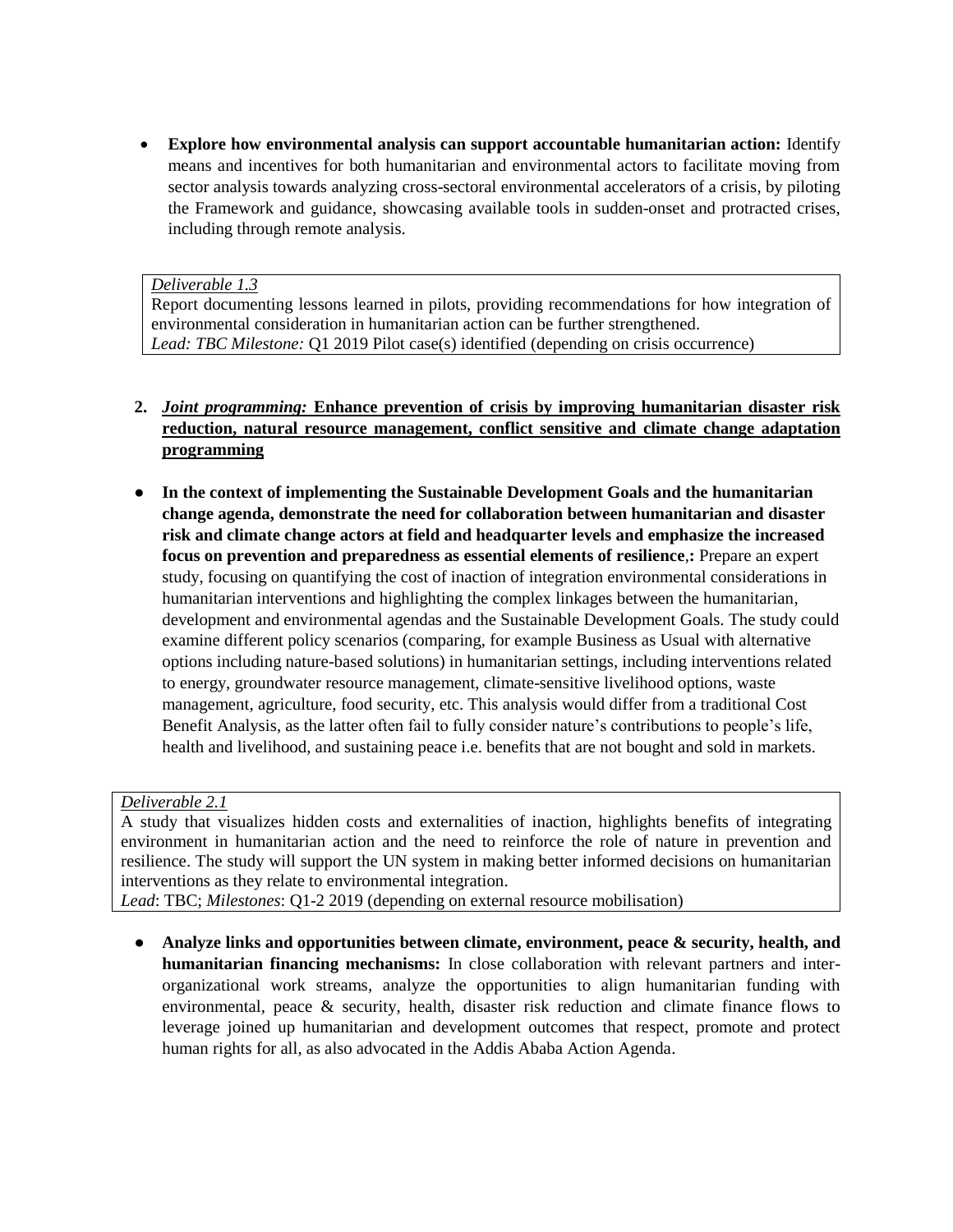*Deliverable 2.2* A compilation of case studies of first mover best practices that align humanitarian funding with environmental, peace & security, DRR, health, and climate finance flows. *Lead*: TBC; *Milestone*: Q4 2018

## **3.** *Awareness raising***: support joint advocacy and messaging**

● **Work on joint advocacy and adapted narratives, linking to change agendas**: Demonstrate how collaborative action between environmental, development and humanitarian actors can respond to the overarching Sustainable Development Goals, the Paris Agreement, the Sendai Framework for Disaster Risk Reduction 2015 – 2030, other global policy processes such as CBD and UNCCD for, the New Way of Working, the Agenda for humanity and the Grand Bargain as well as the Secretary General's reform agenda.

## *Deliverables .3.1*

Inter-agency statement at the 24th session of the Conference of the Parties (COP 24) to the UNFCCC

*Lead*: TBC; *Timeline*: 3-14 December 2018 in Poland

- Advocacy material that synthesizes scenarios, projections, and killer facts on climate change and humanitarian outcomes to make the case for disaster and conflict prevention and climate finance alignment.

*Lead*: TBC, *Timeline*: Q4 2018

- Advocacy material that synthesizes linkages with global policy agendas. Highlight the link between the growing need for humanitarian assistance, and interconnected risks including conflict, natural hazard, climate extreme, health threats or epidemics, as well as the importance of disaster risk reduction and climate change adaption, and the need to invest in preparedness and nature based solutions.

*Lead*: TBC *Timeline*: Q4 2018

● **Success stories and good practices and work to identify champions of change:** Gather and share success stories of integrating environment in humanitarian action. Identify champions of change, including women leaders, to move the agenda forward through dedicated campaigns or awarenessraising efforts. This can include, for example, city leaders who have coped with massive influxes of refugees and IDPs and/or have developed pragmatic and innovative nature-based solutions against climate extremes or city mayors who are providing solutions to urban communities at particularly high risk for environmental emergencies and industrial risks, aligning with other international initiatives such as the Making Cities Resilient Campaign, and the Great Green Wall Initiative in the Sahel.

## *Deliverable 3.2*

- Success stories, good practices and stories of change champions on how environmental risks (including climate, disaster, conflict and health risks) are integrated into the crisis response (eg. in Bangladesh Rohingya crisis) published on Greening the Blue, the Environmental Emergencies Centre (EEC) and Reliefweb. 6

*Lead:* TBC; *Milestone:* TBC

 $\overline{\phantom{a}}$ 

<sup>6</sup> <http://www.eecentre.org/>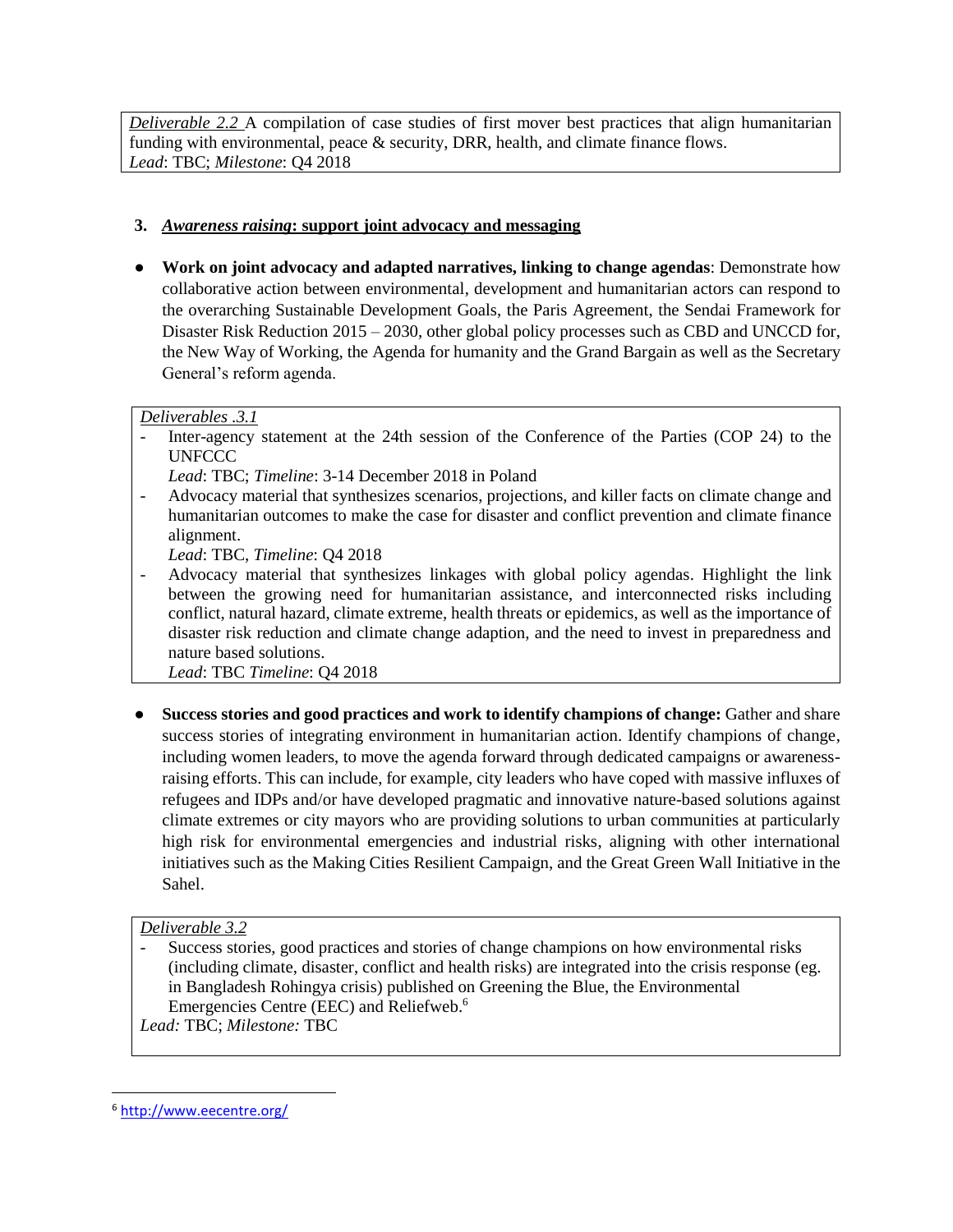● **Synthesize challenges, opportunities and recommendations for senior management**: Report to, and respond to the Senior Officials Meeting of the EMG on the outcome of its work. Provide concrete recommendations for taking the work forward.

*Deliverable 3.3* IMG-EHA recommendations paper *Lead*: TBC; *Milestone*: TBC

9. The IMG will work to promote uptake of the deliverables produced. Taking into consideration its timebound nature, upon completion of its tasks outlined in this ToR, the IMG will consider ways in which the work to mainstream environment into humanitarian action can be sustained in the long-term.

# **D. Membership, format and mechanisms**

- 10. The IMG on *Environment & Humanitarian Action* is composed of UN entity focal points nominated by EMG members. The IMG is open to observers from non-UN entities, including academia and NGOs, whose knowledge, activities, expertise will be relevant to IMG workstreams. Non-UN entities may be invited to participate in technical peer and partner reviews of outputs prepared by the IMG.
- 11. The IMG shall organize its work based on the feedback and priorities voiced by the members in the Environment Management Group. Activities will take into account relevant interagency and intergovernmental processes, building on existing process and working to close gaps, rather than duplicating existing work within the EMG or the wider system.
- 12. The meetings of the IMG will be organized by the EMG Secretariat and for each meeting a chair or cochairs will be selected among the IMG members.
- 13. The implementation of the above mentioned tasks is dependent on IMG members' in-kind support. The EMG Secretariat will consult with IMG members as needed, when an activity requires financial contributions and/or to explore activities to which members would be willing to contribute financially. Support may also be sought from donors.
- 14. The IMG will convene on a periodic basis through web-based calls and face-to-face meetings in the margins of major events (e.g. Humanitarian Networks and Partnerships Week<sup>7</sup>).
- 15. The IMG will provide updates on the progress of its activities to the EMG Senior Officials and to Member States through the UN Environment Assembly and the Strategic Advisory Group on Environmental Emergencies (SAGEE). The IMG will engage with Humanitarian Country Teams throughout the implementation of planned deliverables to ensure effective action and encourage uptake in the long term.

## **E. Links to initiatives**

16. The IMG contributes to enhancing the overall resilience and sustainability in the long run of the different listed initiatives by creating an enabling environment for mainstreaming environmental considerations into humanitarian action.

 $\overline{\phantom{a}}$ 

<sup>&</sup>lt;sup>7</sup> [http://](http://leading-edge-programme.org/)[leading-edge-programme.org](http://leading-edge-programme.org/)